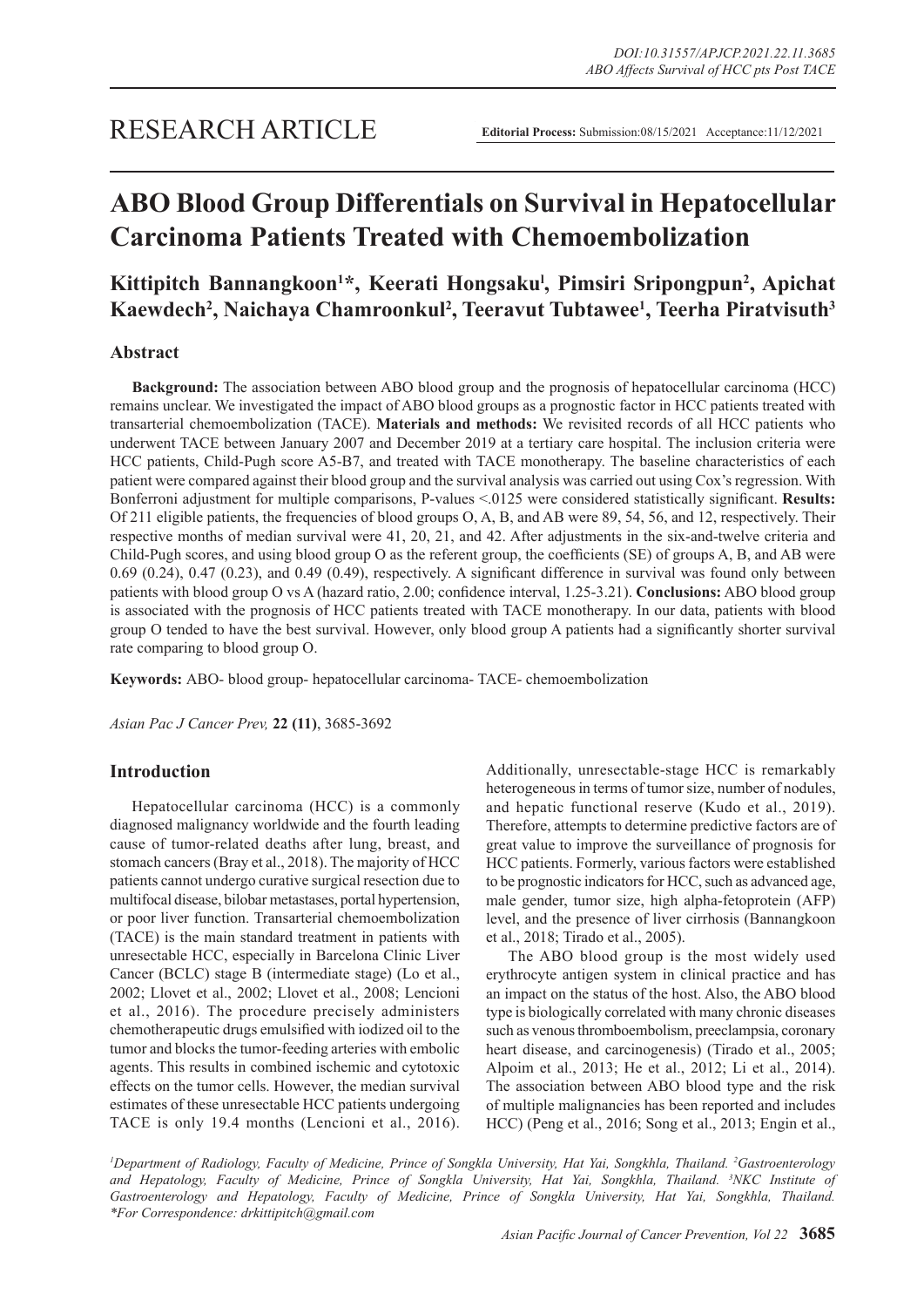#### *Kittipitch Bannangkoon et al*

2012; Zhou et al., 2015; Cao et al., 2014; Zhou et al., 2015; Iavarone et al., 2016; Shim et al., 2015). A previous study (Zhang et al., 2014) demonstrated that patients with blood group O have a significantly decreased risk of overall cancer compared with non-O groups. On the other hand, the same study reported that patients with blood group A have a significantly higher risk of cancer compared with non-A groups. However, only a few investigations (Wu et al., 2017; Li et al., 2018) have studied the prognostic role of ABO blood group in HCC patients following treatment. Therefore, for the first time, we evaluated the correlation between ABO blood group and the oncologic outcome of HCC patients who underwent TACE in the Thai population to bridge the aforementioned gap.

## **Materials and Methods**

#### *Patient population*

Approval to conduct this study was obtained from the institutional ethics committee of Songklanagarind Hospital which is a super-tertiary university hospital located on the campus of Prince of Songkla University in southern Thailand. We retrospectively reviewed medical records via the electronic hospital database (Health Information System) at our hospital of all HCC patients who underwent TACE between January 1, 2007 and December 31, 2019. For the diagnosis of HCC by imaging or histological findings, we followed the American Association for the Study of Liver Diseases criteria (Heimbach et al., 2018). We selected patients who met the following inclusion criteria: (a) HCC patients aged ≥18 years; (b) Child-Pugh score A5-B7; and (c) treated with TACE monotherapy. The excluded patients were those with impaired hepatic function (Child-Pugh class B8-9 and C), extrahepatic metastasis, infiltrative tumors, severe arterioportal shunt, history of spontaneous tumor rupture, cotreatment with any systemic or locoregional therapies during the TACE session, and the presence of vascular invasion.

All patients underwent investigations including complete blood count, liver function test, coagulation test, viral markers for hepatitis B and C infection, and serum AFP. The assessment of chronic liver disease was based on the Child-Pugh classification system. The laboratory data at the closest time prior to the first TACE were obtained. Baseline characteristics including age, sex, performance status, cause of HCC, and BCLC stage were also collected. Diagnoses of HCC and tumor burden, including tumor size and the number of nodules, were determined by radiologists and recorded in the Health Information System.

Overall survival (OS) was defined as the length of time between the start date of treatment with TACE for liver cancer and the date of death or the last follow-up date. Patient status at the end of the study (August 31, 2020) was defined as alive or death using data from the Thailand civil registration database. Among 1,372 HCC patients in the database during the study period, a total of 211 patients who received TACE monotherapy due to HCC were eligible for the study.

#### *Chemoembolization steps and techniques*

In this study, conventional TACE was defined as catheterization at the segmental hepatic artery performed by two interventional radiologists through the transfemoral route in all HCC patients. The celiac artery and superior mesenteric artery were selected at the beginning of the procedure. Subsequently, we performed selective catheterization to the tumor feeding hepatic arteries or in the extrahepatic collaterals that supplied each tumor using a microcatheter. After the microcatheter was inserted into the target arterial feeder, we slowly administered a mixture of iodized oil (range 4-16 mL, Lipiodol, Guerbet, Villepinte, France) and doxorubicin hydrochloride (range 5‒50 mg, Adriamycin, Pfizer), or Vesimycin (range, 10-20 mg, Mitomycin-C, Naprod Life Sciences) under real-time monitoring with digital subtraction angiography (Allura Clarity FD20, Philips Healthcare, Best, the Netherlands). The amount of anticancer-in-oil emulsion was determined by total tumor size and the number of tumor nodules. The feeding artery was then embolized using gelatin sponge particles. Technical success was defined by successful catheter placement within the tumor-feeding branches and successful administration of chemoembolic agents to the target tumors.

### *Analysis of the prognostic factors for overall survival (OS)*

Univariate and multivariate analyses were used to determine the significant independent prognostic factors affecting OS. Nine clinical factors were analyzed: age, gender; Child-Pugh class; albumin-bilirubin (ALBI) score; etiology of HCC; liver cirrhosis; ascites; serum AFP level, and BCLC staging. Also analyzed were two tumor factors: the six-and-twelve criteria, defined as the sum of the size of the largest tumor in centimeters and the total number of tumor nodules, and multifocal tumor.

#### *Outcome and follow-up imaging studies*

All patients were followed up after conventional TACE with a detailed clinical examination, blood chemistries, and imaging examination (dynamic magnetic resonance imaging or a 4-phase contrast-enhanced computed tomography scan) one month after the initial procedure. If no definite evidence of residual tumor was demonstrated, imaging examinations were performed at 3- to 4-month intervals thereafter. A decision to repeat the TACE procedure was based on tumor response, BCLC stage of the HCC, and patient tolerance.

#### *Statistical analysis*

Data analyses were performed using R software, version 3.2.2 (R foundation, Vienna, Austria). Numerical data are presented descriptively using the central tendency (mean, median, and mode) and a measure of dispersion (standard deviation and range). The cumulative OS rate was estimated using the Kaplan-Meier method and significant differences in survival distributions were tested by the log-rank test. The backgrounds of the patients were compared against their blood groups and survival analysis. The variables that affected OS ( $P \le 0.05$ ) on univariate analysis were subsequently carried out using multivariate Cox's regression model. Following Bonferroni adjustment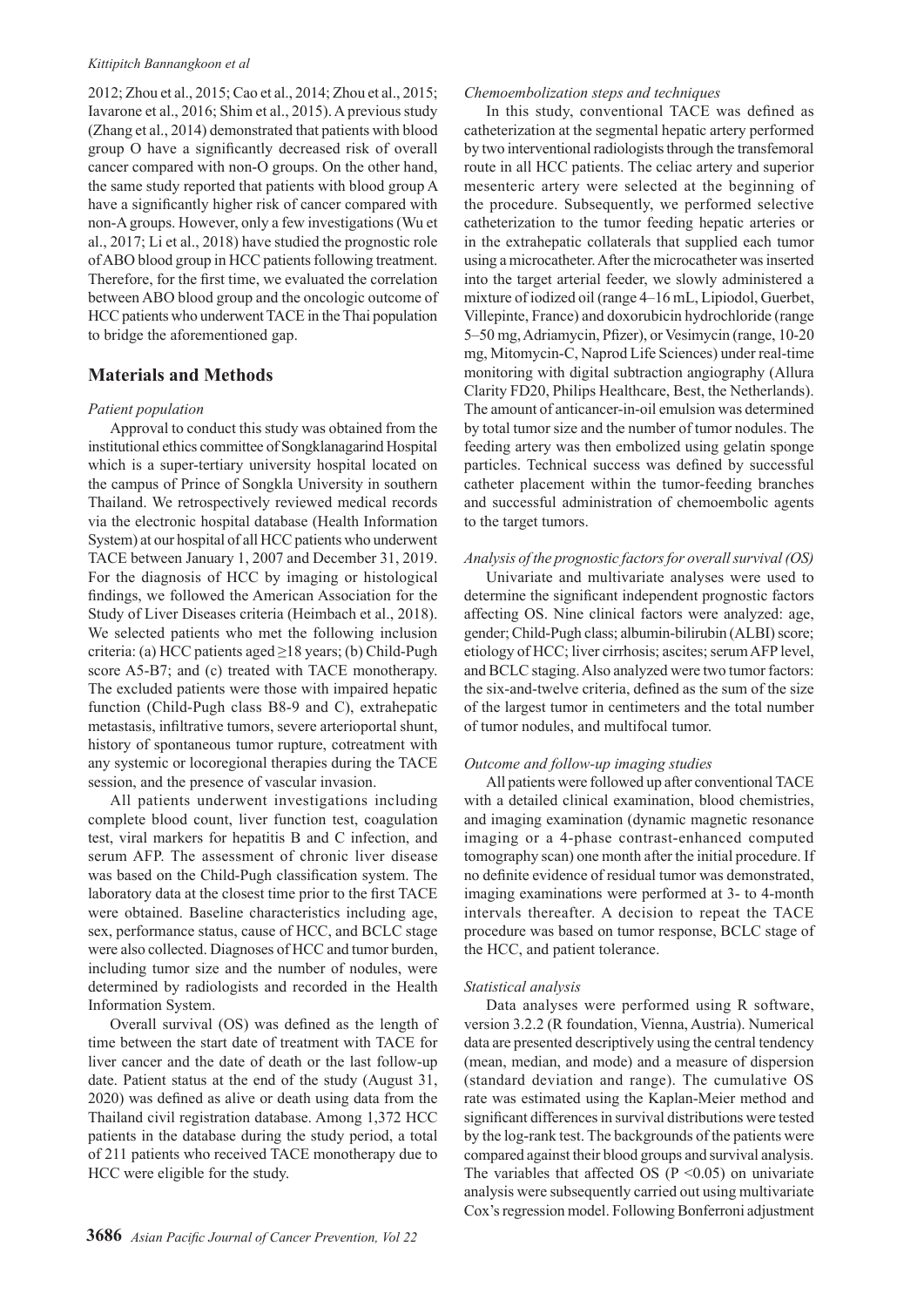for multiple comparisons of the blood groups, P-values <0.0125 were considered statistically significant.

## **Results**

## *Baseline characteristics of the patients*

The basic characteristics of the recruited patients classified by the ABO blood group are demonstrated in Table 1. This study enrolled 211 HCC patients (male, 69.2%) who underwent TACE monotherapy with a mean age of  $60.7 \pm 10.1$  years (range, 35-84 years). The major etiology of HCC was hepatitis B virus (HBV) (48.8%), followed by hepatitis C virus (22.7%), and alcohol (11.8%). The Child-Pugh scores of liver cirrhosis were classified as A5 (41.7%), A6 (36.0%), and B7 (22.3%).

At the initial diagnosis of HCC, the mean tumor size was  $4.5 \pm 3.8$  cm in diameter (range, 1.0-21.7 cm in diameter). About half of the patients (50.7%) had a multifocal tumor. According to the BCLC system, the percentages of cases classified as BCLC stage 0, A, and B were 10.0%, 54.0%, and 36.0%, respectively.

The median values for baseline serum alanine aminotransferase and aspartate aminotransferase were 35 (10-138) U/L and 55 (18-259) U/L, respectively. The mean serum albumin level was  $3.5 \pm 0.6$  g/dL. The median ALBI grading was 2 (1-3). Most patients had serum AFP levels ≤200 ng/mL (75.4%). The conventional TACE procedures achieved technical success in all 211 patients. The median number of TACE sessions was two per patient (1-10).

The frequencies of blood groups O, A, B, and AB



Figure 1. Survival Probability According to ABO Blood Groups





Figure 2. Survival Probability Compared between Blood Group O and Non-O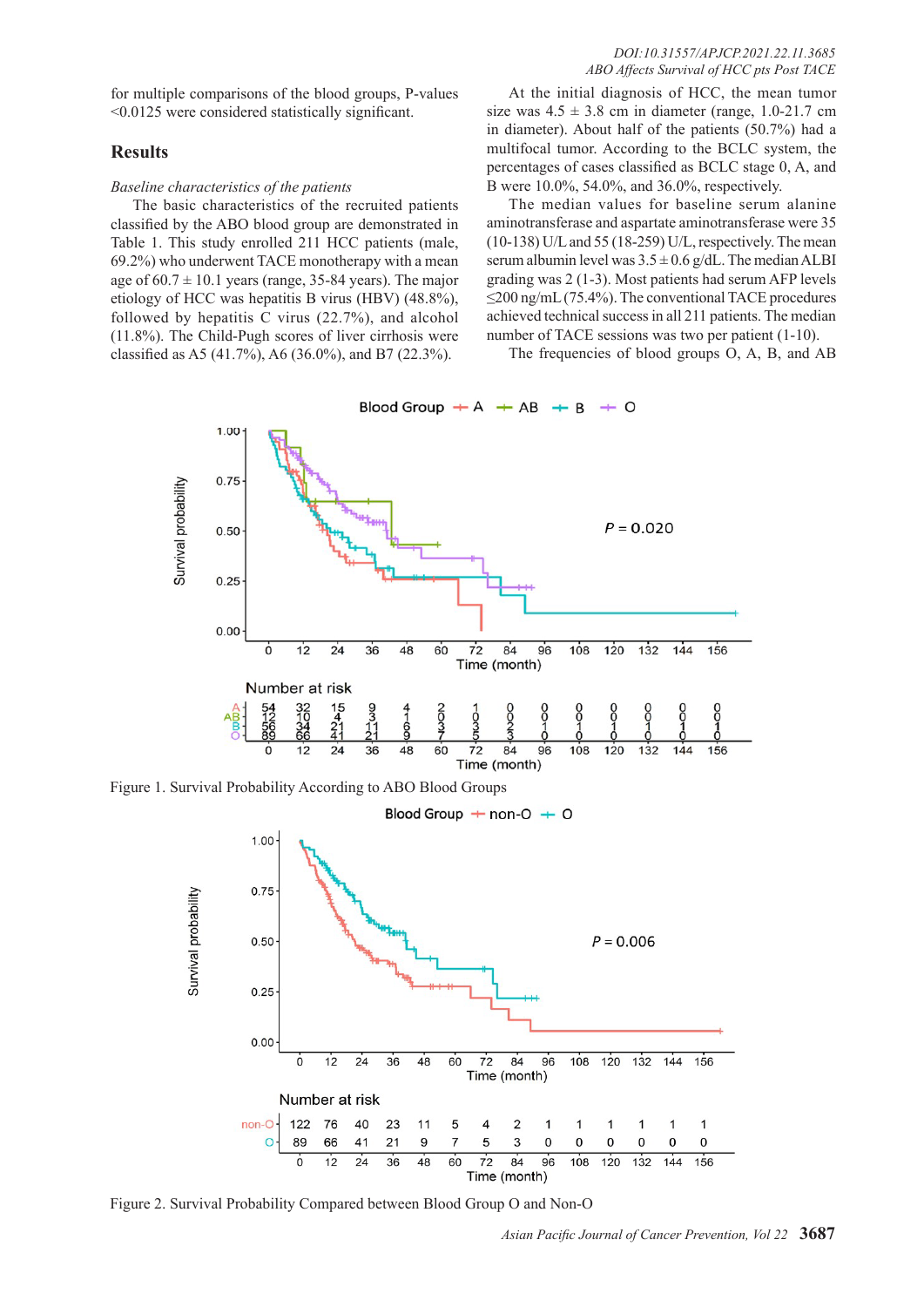Table 1. Characteristics of Patients Classified by ABO Blood Group

| Variables, n (%)        | Number |             |              | Blood group |          | P-value |               | Blood group | P-value |
|-------------------------|--------|-------------|--------------|-------------|----------|---------|---------------|-------------|---------|
|                         |        | $\Omega$    | $\mathbf{A}$ | B           | AB       |         | $\mathcal{O}$ | Non-O       |         |
| Total                   | 211    | 89          | 54           | 56          | 12       |         | 89            | 122         |         |
| Age (years)             |        |             |              |             |          | 0.661   |               |             | 0.671   |
| $\geq 60$               | 109    | 48 (53.9)   | 29(53.7)     | 25(44.6)    | 7(58.3)  |         | 48 (53.9)     | 61(50)      |         |
| < 60                    | 102    | 41 $(46.1)$ | 25(46.3)     | 31(55.4)    | 5(41.7)  |         | 41(46.1)      | 61(50)      |         |
| Sex                     |        |             |              |             |          | 0.574   |               |             | 0.744   |
| Male                    | 146    | 60(67.4)    | 41(75.9)     | 38(67.9)    | 7(58.3)  |         | 60(67.4)      | 86 (70.5)   |         |
| Female                  | 65     | 29(32.6)    | 13(24.1)     | 18(32.1)    | 5(41.7)  |         | 29(32.6)      | 36(29.5)    |         |
| Child-Pugh score        |        |             |              |             |          | 0.456   |               |             | 0.372   |
| A <sub>5</sub>          | $88\,$ | 41(46.1)    | 22(40.7)     | 18(32.1)    | 7(58.3)  |         | 41(46.1)      | 47(38.5)    |         |
| A6                      | 76     | 32(36)      | 17(31.5)     | 24(42.9)    | 3(25)    |         | 32(36)        | 44(36.1)    |         |
| B7                      | 47     | 16(18)      | 15(27.8)     | 14(25)      | 2(16.7)  |         | 16(18)        | 31(25.4)    |         |
| ALBI score              |        |             |              |             |          | 0.699   |               |             | 0.448   |
| $\mathbf{1}$            | $77\,$ | 33(37.1)    | 18(33.3)     | 20(35.7)    | 6(50)    |         | 33(37.1)      | 44 (36.1)   |         |
| $\sqrt{2}$              | 119    | 52(58.4)    | 30(55.6)     | 32(57.1)    | 5(41.7)  |         | 52(58.4)      | 67(54.9)    |         |
| $\overline{\mathbf{3}}$ | 15     | 4(4.5)      | 6(11.1)      | 4(7.1)      | 1(8.3)   |         | 4(4.5)        | 11(9)       |         |
| Etiology                |        |             |              |             |          | 0.153   |               |             | 0.045   |
| <b>HBV</b>              | 103    | 41(46.1)    | 29(53.7)     | 29(51.8)    | 4(33.3)  |         | 62(50.8)      | 41 $(46.1)$ |         |
| <b>HCV</b>              | $48\,$ | 15(16.9)    | 12(22.2)     | 15(26.8)    | 6(50)    |         | 33(27)        | 15(16.9)    |         |
| Alcohol                 | 25     | 16(18)      | 4(7.4)       | 5(8.9)      | 0()      |         | 9(7.4)        | 16(18)      |         |
| Others                  | 35     | 17(19.1)    | 9(16.7)      | 7(12.5)     | 2(16.7)  |         | 18(14.8)      | 17(19.1)    |         |
| Liver cirrhosis         |        |             |              |             |          | 0.527   |               |             | 1.000   |
| Yes                     | 202    | 85 (95.5)   | 53 (98.1)    | 53 (94.6)   | 11(91.7) |         | 85 (95.5)     | 117 (95.9)  |         |
| $\rm No$                | 9      | 4(4.5)      | 1(1.9)       | 3(5.4)      | 1(8.3)   |         | 4(4.5)        | 5(4.1)      |         |
| Ascites                 |        |             |              |             |          | 0.138   |               |             | 0.438   |
| Yes                     | 32     | 11(12.4)    | 8(14.8)      | 13(23.2)    | 0(0)     |         | 11(12.4)      | 21(17.2)    |         |
| $\rm No$                | 179    | 78 (87.6)   | 46(85.2)     | 43 (76.8)   | 12(100)  |         | 78 (87.6)     | 101(82.8)   |         |
| Serum AFP               |        |             |              |             |          | 0.302   |               |             | 0.431   |
| >200                    | 52     | 19(21.3)    | 11(20.4)     | 19(33.9)    | 3(25)    |         | 19(21.3)      | 33(27)      |         |
| $\leq$ 200              | 159    | 70 (78.7)   | 43 (79.6)    | 37(66.1)    | 9(75)    |         | 70(78.7)      | 89 (73)     |         |
| Six-and-twelve criteria |        |             |              |             |          | 0.138   |               |             | 0.232   |
| Score $\geq 6$          |        | 48 (53.9)   | 33(61.1)     | 29(51.8)    | 11(91.7) |         | 48 (53.9)     | 73 (59.8)   |         |
| Score 6-12              |        | 28(31.5)    | 18(33.3)     | 21(37.5)    | 1(8.3)   |         | 28(31.5)      | 40(32.8)    |         |
| Score $>12$             |        | 13(14.6)    | 3(5.6)       | 6(10.7)     | 0(0)     |         | 13(14.6)      | 9(7.4)      |         |
| Multifocal tumor        |        |             |              |             |          | 0.996   |               |             | 0.918   |
| Yes                     | 107    | 46(51.7)    | 27(50)       | 28(50)      | 6(50)    |         | 46(48.3)      | 61(50)      |         |
| $\rm No$                | 104    | 43 (48.3)   | 27(50)       | 28 (50)     | 6(50)    |         | 43 (48.3)     | 61 (50)     |         |
| <b>BCLC</b> staging     |        |             |              |             |          | 0.870   |               |             | 0.908   |
| BCLC-0                  | $21\,$ | 8(9)        | 5(9.3)       | 6(10.7)     | 2(16.7)  |         | 8(9)          | 13(10.7)    |         |
| BCLC-A                  | 114    | 48 (53.9)   | 32(59.3)     | 27(48.2)    | 7(58.3)  |         | 48 (53.9)     | 66 (54.1)   |         |
| $BCLC-B$                | 76     | 33(37.1)    | 17(31.5)     | 23(41.1)    | 3(25)    |         | 33(37.1)      | 43 (35.2)   |         |

Values are presented as number (%). Abbreviations: ALBI, albumin-bilirubin; HBV, hepatitis B virus; HCV, hepatitis C virus; AFP, alphafetoprotein; BCLC, Barcelona Clinic Liver Cancer.

were 89 (42.2%), 54 (25.6%), 56 (26.5%), and 12 (5.7%), respectively. The baseline characteristics of HCC patients were well balanced across the individual ABO blood group (Table 1).

*Factors associated with overall survival in the eligible patients*

Among the prognostic factors of interest, univariate analyses revealed that the Child-Pugh score (CP-A6 vs CP-A5,  $P = .006$ ; CP-B7 vs CP-A5,  $P \le 0.001$ ), serum AFP level  $\leq$ 200 (P = 0.03), six-and-twelve criteria (score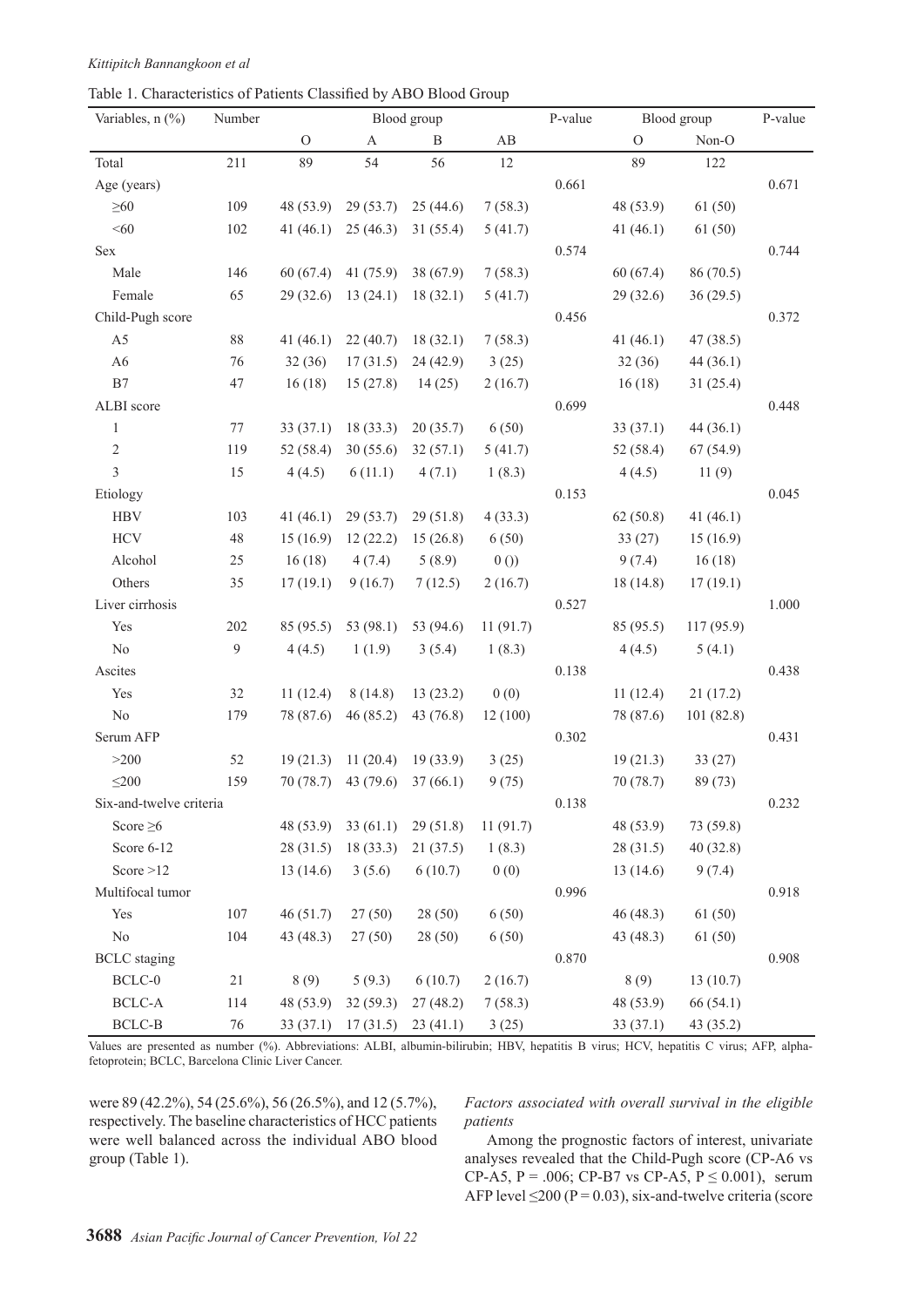6-12 vs  $\leq$ 6, P $\leq$  0.001; score >12 vs  $\leq$ 6, P $\leq$  0.001), BCLC staging (BCLC-A vs BCLC-0,  $P = 0.016$ ; BCLC-B vs BCLC-0,  $P = 0.004$ ), and blood group (group A vs group O,  $P = 0.005$ ; group B vs group O,  $P = 0.024$ ; group non-O vs group  $Q$ ,  $P = 0.006$ ) were the significant clinical prognostic factors predicting OS (Table 2).

Subsequently, all five variables with  $P < 0.2$  from univariate analyses were entered into the multivariable analysis. The results showed that the Child-Pugh score (CP-B7 vs CP-A5,  $P = 0.001$ ), six-and-twelve criteria (score of  $>12$  vs  $\leq 6$ ,  $P \leq 0.001$ ), and ABO blood group (group A vs group  $O, P = .004$ ; group non-O vs group  $O,$  $P = 0.007$ ) were the only three independently significant prognostic factors of OS after an adjustment in the multivariate analysis (Table 2).

### *Correlations of OS with ABO blood group*

Among the 211 study patients, there were 114 deaths

Table 2. Cox Regression Analysis of Potential Prognostic Factors

| Variables                 | Univariate analysis |             | Multivariate analysis |             |  |
|---------------------------|---------------------|-------------|-----------------------|-------------|--|
|                           | HR (95% CI)         | P-<br>value | HR (95% CI)           | P-<br>value |  |
| Age (years)               |                     |             |                       |             |  |
| $\geq 60$ vs <60          | $0.91(0.63-1.32)$   | 0.625       |                       |             |  |
| Sex                       |                     |             |                       |             |  |
| Male vs Female            | $0.93(0.63 - 1.38)$ | 0.72        |                       |             |  |
| Child-Pugh score          |                     |             |                       |             |  |
| A6 vs A5                  | $1.83(1.19-2.81)$   | 0.006       | $1.63(1.04-2.56)$     | 0.035       |  |
| $B7$ vs A5                | $2.82(1.71-4.65)$   | < 0.01      | 2.31 (1.38-3.86)      | 0.001       |  |
| ALBI score                |                     |             |                       |             |  |
| $2$ vs $1$                | $1.67(1.12 - 2.49)$ | 0.012       |                       |             |  |
| $3 \text{ vs } 1$         | $2.23(1.07-4.65)$   | 0.033       |                       |             |  |
| Etiology                  |                     |             |                       |             |  |
| HBV vs Others             | $0.88(0.52 - 1.47)$ | 0.614       |                       |             |  |
| <b>HCV</b> vs Others      | $1.21(0.68-2.16)$   | 0.522       |                       |             |  |
| Alcohol vs Others         | $1.31(0.67 - 2.56)$ | 0.433       |                       |             |  |
| Liver cirrhosis           |                     |             |                       |             |  |
| Yes vs No                 | $0.5(0.23-1.08)$    | 0.109       |                       |             |  |
| Ascites                   |                     |             |                       |             |  |
| Yes vs No                 | 1.93 (1.20-3.09)    | 0.011       |                       |             |  |
| Serum AFP                 |                     |             |                       |             |  |
| $>200$ vs $\leq 200$      | 1.91 (1.28-2.86)    | 0.003       |                       |             |  |
| Six-and-twelve criteria   |                     |             |                       |             |  |
| Score $>6-12$ vs $\leq 6$ | $2.09(1.40-3.12)$   | < 001       | $1.90(1.26-2.87)$     | 0.002       |  |
| Score > 12 vs $\leq 6$    | 4.41 (2.48-7.85)    | < 001       | $3.88(2.13 - 7.10)$   | < 0.001     |  |
| Multifocal tumor          |                     |             |                       |             |  |
| Yes vs No                 | $1.2(0.83 - 1.73)$  | 0.333       |                       |             |  |
| <b>BCLC</b> staging       |                     |             |                       |             |  |
| <b>BCLC-A vs BCLC-0</b>   | $2.8(1.21-6.49)$    | 0.016       |                       |             |  |
| <b>BCLC-B vs BCLC-0</b>   | $3.48(1.48-8.18)$   | 0.004       |                       |             |  |
| Blood group               |                     |             |                       |             |  |
| A vs O                    | $1.94(1.22 - 3.08)$ | 0.005       | $2.00(1.25-3.21)$     | 0.004       |  |
| B vs O                    | $1.69(1.07-2.66)$   | 0.024       | $1.53(0.97-2.41)$     | 0.070       |  |
| $AB$ vs $O$               | $1.05(0.41-2.66)$   | 0.926       | $1.65(0.63-4.30)$     | 0.308       |  |
| Non-O vs O                | $1.72(1.16-2.53)$   | 0.006       | $1.71(1.16-2.53)$     | 0.007       |  |

Abbreviations: ALBI, albumin-bilirubin; HBV, hepatitis B virus; HCV, hepatitis C virus; AFP, alpha-fetoprotein; BCLC, Barcelona Clinic Liver Cancer

Table 3. Comparison of P values among the Four Blood Groups. Right upper cells are from univariate analysis and left lower cells are from multivariate analysis

|    | Α        | B     | AB    | O        |
|----|----------|-------|-------|----------|
| A  |          | 0.568 | 0.198 | $0.005*$ |
| В  | 0.356    |       | 0.318 | 0.024    |
| AB | 0.682    | 0.961 |       | 0.926    |
| О  | $0.004*$ | 0.07  | 0.308 |          |

\*Level of significance was defined as P < .0125 following Bonferroni adjustment for multiple comparison.

(105 patients died from liver cancer and the rest of the patients died from other causes) after a median follow-up of 18 months (range, 1-162 months). The 1-, 2-, 3- and 5-year OS rates were 74.8%, 54.4%, 45.2%, and 31.4%, respectively. The median OS for the cohort was about 27.7 months (95% CI, 22.6-39.9 months).

The median OS according to the patients' blood group were: blood group O, 41.2 months (95% CI, 26.6-N/A months); blood group A, 20.3 months (95% CI, 16.3-37.2 months); blood group B, 21.4 months (95% CI, 14.7- 37.2 months); and blood group AB, 42.6 months (95% CI, 13.0-N/A months). Using the log-rank test for the Kaplan-Meier survival analysis, there was a statistically significant difference in the effect of ABO blood group on OS ( $P = 0.02$ ) (Figure 1). Additionally, the statistically significant difference on OS was demonstrated between patients with blood group O and those with non-O group  $(P = 0.006)$  (Figure 2).

After an adjustment in the multivariate analysis as mentioned earlier, using blood group O as the reference, the coefficients (standard error) of groups A, B, and AB were 0.70 (0.24), 0.39 (0.24), and 0.40 (0.50), respectively. After Bonferroni adjustment for multiple comparisons, P-values <.0125 were considered statistically significant. A significant difference in survival was found only between patients with blood group A vs O (hazard ratio, 2.00; 95% CI, 1.25-3.21; P = .004) (Table 3).

## **Discussion**

HCC is an aggressive tumor and the fourth leading cause of tumor-related deaths worldwide (Bray et al., 2018). HBV infections are a major global public health problem (Zhou et al., 2015) and are the most common cause of liver tumor as also demonstrated in our study. Many studies demonstrated that advanced age, male gender, tumor size, high AFP level, and the presence of liver cirrhosis are established prognostic factors for HCC. (Fattovich et al., 2004; Bannangkoon et al., 2018)

 In our study, the three significant prognostic factors that affected the survival of HCC patients who underwent TACE were the ABO blood type, Child-Pugh score, and six-and-twelve criteria. Our cohort showed that ABO blood group was associated with OS in a study of HCC patients who underwent TACE monotherapy. The prognosis and overall outcome were worse in HCC patients with blood group A compared with blood group O. Our results also demonstrated that patients with blood group O tended to have the best overall survival. The results of our study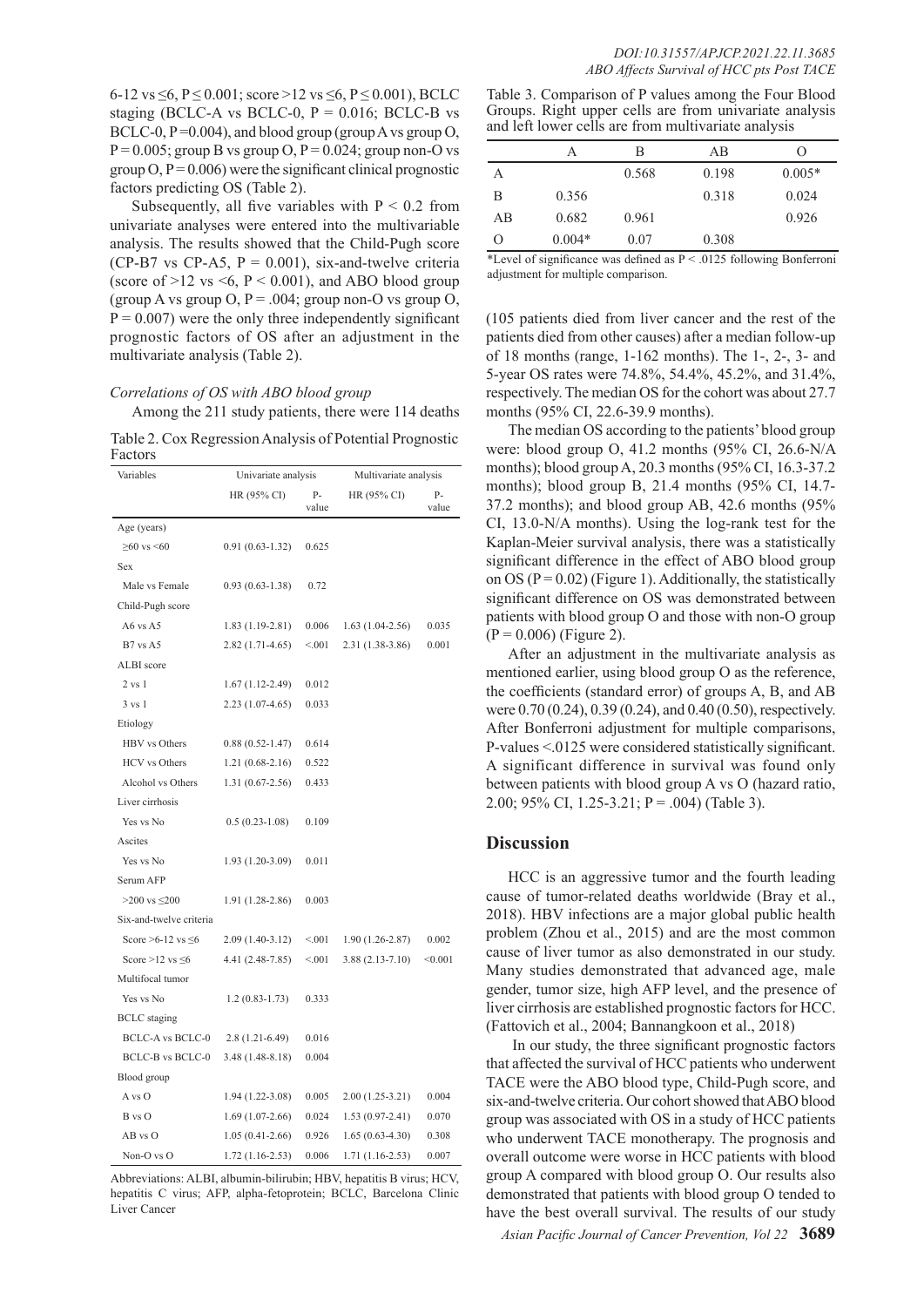#### *Kittipitch Bannangkoon et al*

were similar to previous reports (Wu et al., 2017; Li et al., 2018) that demonstrated a better prognosis and oncologic outcome in HCC patients with blood type O compared with non-O groups. However, there were some differences in terms of methodology. In previous reports (Wu et al., 2017; Li et al., 2018), the evaluation of the prognostic role of ABO blood group was performed in HCC patients who underwent hepatectomy or initial treatment with TACE. In our cohort, we enrolled BCLC stage 0/A and B HCC patients treated with TACE monotherapy. TACE is the most common mode of treatment in Thailand (Bannangkoon et al., 2018) and the prognosis of patients treated with selective TACE is not inferior to those who treated with ablation in some patients who are ineligible for ablation therapy (Ishikawa et al., 2018).

The mechanisms of ABO blood group affecting the oncologic outcome of HCC patients are still controversial. Two studies Okada et al., (1987) and Okada et al., (1987) reported the ABO antigen has been documented as a cancer-associated antigen. The expression of blood group antigens was found not only on the human hepatocellular cancer cell surface but also in the adjacent non-tumorous liver tissues in laboratory results. These findings indicated a prognostic role of the ABO blood group antigens in the malignant transformation of hepatocytes. Additionally, a strong correlation between plasma alkaline phosphatase and genetic polymorphisms within the ABO locus on chromosome 9q34.13 (Reid et al., 2004) represented a link between ABO blood group and liver function (Yuan et al., 2008). The blood group O is classified by the presence of the H antigen and the anti-A and anti-B antibodies in the serum (natural isoagglutinins) which could perform as a cancer defense factor (Reid et al., 2004; Yamamoto et al., 2012). Moreover, the half-life of von Willebrand factor in patients with blood group O is significantly shorter than in the non-O group which was shown to result in a lower risk of venous thromboembolism in patients with blood group O (Jenkins et al., 2006; Gallinaro et al., 2008). Also, hypercoagulability associated with the potential of metastasis resulted in a low response to treatment and poor survival (Tsimafeyeu et al., 2009). Thus, the non-O group patients have a greater propensity of hypercoagulability and hypervascularity which are typical aggressive HCC characteristics. In addition, selectins and cellular adhesion molecules (CAMs), that contribute to inflammatory processes by stimulating adhesion of leukocytes to the vascular wall endothelium, has been linked with metastasis potential and tumor progression (Kobayashi et al., 2007; Barbalic et al., 2010). Patients with blood group O, who have higher level of selectins and CAMs compared to those with non-O group, may have a lower risk of tumor spreading (Larson et al., 2016). The aforementioned laboratory findings may explain the apparent correlation between ABO blood type and the oncologic outcome in HCC patients.

The Child-Pugh scoring system is the most widely used method for evaluation of liver function and plays an important role as a staging system to guide treatment in HCC patients (Bruix et al., 2011; EASL-EORTC, 2012). Additionally, the Child-Pugh classification is also used to predict therapeutic effectiveness. The key issue when

predicting the treatment outcome of HCC patients is to assess the liver function reserve to select proper candidates for TACE. In several studies, TACE has primarily proved to improve survival in HCC; however, most of the studies included Child A patients (Llovet et al., 2003; Camma et al., 2002). Currently, TACE is recommended for Child A and highly selected Child B by the American Association for the Study of Liver Diseases (Heimbach et al., 2018). The Thai guideline for the management of HCC (2019) recommends that a Child-Pugh score  $\geq 9$  is an absolute contraindication for TACE (THASL, 2019). However, the applicability of the Child-Pugh system has some limitations. The evaluation of encephalopathy and ascites is subjective, and the Child-Pugh classification only addresses the liver functional capacity without including any tumor factors.

The six-and-twelve criteria was specifically developed to predict the prognosis in HCC patients undergoing TACE and has been recently validated (Wang et al., 2019; Kaewdech et al., 2021). The present study showed that, even after an adjustment with the six-and-twelve criteria which were developed explicitly for such patients undergoing TACE monotherapy, ABO blood group, especially blood group A, remained an independent prognostic factor for a poorer survival in HCC patients.

To our knowledge, this is the first study to confirm the association between ABO blood type and oncologic outcome of HCC patients who underwent TACE monotherapy. We also recognize some limitations of our study. First, this study was limited by its retrospective nature at a single center. Second, the number of patients in this series was relatively small due to a quite narrow window of the study population. Third, the ABO blood group is related to ethnicity, but all HCC patients were ethnic Thai. Finally, the limited number of patients with blood group AB may be the confounder to interpret the survival outcome.

In conclusion, ABO blood group is associated with the prognosis of HCC patients treated with TACE monotherapy. HCC patients with blood group O tended to have the best survival. However, only blood group A patients had significantly shorter survival. Further studies are needed to determine how ABO blood groups may influence cancer development and progression after treatment and to develop risk prediction models in patients with cancer. Additionally, the pattern of treatment failure in patients with blood group O compared to those with non-O group should be evaluated.

## **Author Contribution Statement**

Kittipitch Bannangkoon, MD: Study concept and design, Data acquisition, Data analysis and interpretation, Drafting manuscript, Critical revision of manuscript for important intellectual content, Statistical analysis, Study supervision. Keerati Hongsakul, MD: Study concept and design, Data acquisition, Data analysis and interpretation, Drafting manuscript, Statistical analysis, Study supervision. Pimsiri Sripongpun, M.D.: Study concept and design, Data acquisition, Data analysis and interpretation, Drafting manuscript, Statistical analysis,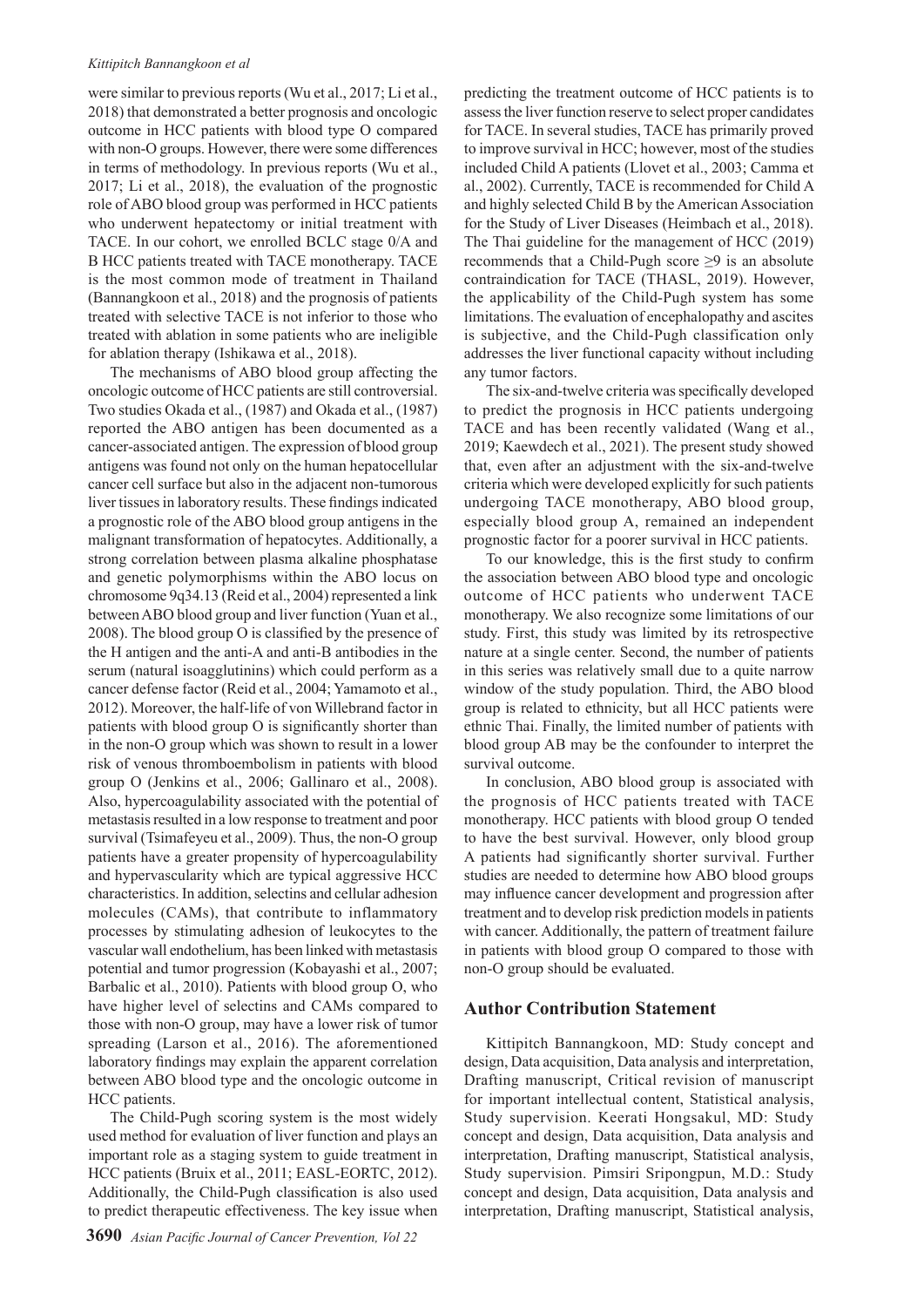Study supervision. Apichat Kaewdech, M.D.: Study concept and design, Data acquisition, Data analysis and interpretation, Drafting manuscript. Naichaya Chamroonkul, M.D.: Study concept and design, Data analysis and interpretation, Drafting manuscript. Teeravut Tubtawee, M.D.: Study concept and design, Data acquisition, Drafting manuscript. Teerha Piratvisuth, M.D.Study concept and design, Study supervision

## **Acknowledgements**

The authors thank Glenn K. Shingledecker for editing the English.

#### *Ethical Approval*

The study was approved by the Ethics Committee of Faculty of Medicine, Prince of Songkla University (64-088-7-1).

*Conflict of interest disclosure* 

The authors have no competing interests to declare.

## **References**

- Alpoim PN, de Barros Pinheiro M, Junqueira DRG, et al (2013). Preeclampsia and ABO blood groups: a systematic review and meta-analysis. *Mol Biol Rep*, **40**, 2253–61.
- Bannangkoon K, Hongsakul K, Tubtawee T, et al (2018). Rate and predictive factors for sustained complete response after selective transarterial chemoembolization (TACE) in patients with hepatocellular Carcinoma. Asian Pac J Cancer Prev APJCP, 19, 3545–50.
- Barbalic M, Dupuis J, Dehghan A, et al (2010). Large-scale genomic studies reveal central role of ABO in sP-selectin and sICAM-1 levels. *Hum Mol Genet*, **19**, 1863–72.
- Bray F, Ferlay J, Soerjomataram I, et al (2018). Global cancer statistics 2018: GLOBOCAN estimates of incidence and mortality worldwide for 36 cancers in 185 countries. *CA Cancer J Clin*, **68**, 394–424.
- Bruix J, Sherman M (2011), American Association for the Study of Liver Diseases. Management of hepatocellular carcinoma: an update. *Hepatol Baltim Md*, **53**, 1020–2.
- Cammà C, Schepis F, Orlando A, et al (2002). Transarterial chemoembolization for unresectable hepatocellular carcinoma: meta-analysis of randomized controlled trials. *Radiology*, **224**, 47–54.
- Cao X, Wen Z-S, Sun Y-J, et al (2014). Prognostic value of ABO blood group in patients with surgically resected colon cancer. *Br J Cancer*, **111**, 174–80.
- Engin H, Bilir C, Üstün H, et al (2012). ABO blood group and risk of pancreatic cancer in a Turkish population in Western Blacksea region. *Asian Pac J Cancer Prev*, **13**, 131–3.
- European Association For The Study Of The Liver, European Organisation For Research And Treatment Of Cancer (2012). EASL-EORTC clinical practice guidelines: management of hepatocellular carcinoma. *J Hepatol*, **56**, 908–43.
- Fattovich G, Stroffolini T, Zagni I, et al (2004). Hepatocellular carcinoma in cirrhosis: incidence and risk factors. *Gastroenterology*, **127**, 35-50.
- Gallinaro L, Cattini MG, Sztukowska M, et al (2008). A shorter von Willebrand factor survival in O blood group subjects explains how ABO determinants influence plasma von Willebrand factor. *Blood*, **111**, 3540–5.
- He M, Wolpin B, Rexrode K, et al (2012). ABO blood group and risk of coronary heart disease in two prospective cohort

studies. *Arterioscler Thromb Vasc Biol*, **32**, 2314–20.

- Heimbach JK, Kulik LM, Finn RS, et al (2018). AASLD guidelines for the treatment of hepatocellular carcinoma. *Hepatol Baltim Md*, **67**, 358–80.
- Iavarone M, Della Corte C, Pelucchi C, et al (2016). Risk of hepatocellular carcinoma in relation to ABO blood type. *Dig Liver Dis*, **48**, 94–6.
- Ishikawa K, Chiba T, Ooka Y, et al (2018). Transarterial chemoembolization as a substitute to radiofrequency ablation for treating Barcelona Clinic Liver Cancer stage 0/A hepatocellular carcinoma. *Oncotarget*, **9**, 21560–8.
- Jenkins PV, O'Donnell JS (2006). ABO blood group determines plasma von Willebrand factor levels: a biologic function after all?. *Transfusion (Paris)*, **46**, 1836–44.
- Kaewdech A, Sripongpun P, Cheewasereechon N, et al (2021). Validation of the "six-and-twelve" prognostic score in transarterial chemoembolization-treated hepatocellular carcinoma patients. *Clin Transl Gastroenterol*, **12**, e00310.
- Kobayashi H, Boelte KC, Lin PC (2007). Endothelial cell adhesion molecules and cancer progression. *Curr Med Chem*, **14**, 377–86.
- Kudo M (2019). A new treatment option for intermediate-stage hepatocellular carcinoma with high tumor burden: Initial Lenvatinib Therapy with Subsequent Selective TACE. *Liver Cancer*, **8**, 299–311.
- Larson NB, Bell EJ, Decker PA, et al (2016). ABO blood group associations with markers of endothelial dysfunction in the Multi-Ethnic Study of Atherosclerosis. *Atherosclerosis*, **251**, 422–9.
- Lencioni R, de Baere T, Soulen MC, et al (2016). Lipiodol transarterial chemoembolization for hepatocellular carcinoma: A systematic review of efficacy and safety data. *Hepatol Baltim Md*, **64**, 106–16.
- Li B, Tan B, Chen C, et al (2014). Association between the ABO blood group and risk of common cancers. *J Evid-Based Med*, **7**, 79–83.
- Li Q, Wu T, Ma X-A, et al (2018). Prognostic role of ABO blood group in patients with unresectable hepatocellular carcinoma after transarterial chemoembolization. *Ther Clin Risk Manag*, **14**, 991–8.
- Llovet JM, Bruix J (2003). Systematic review of randomized trials for unresectable hepatocellular carcinoma: Chemoembolization improves survival. *Hepatol Baltim Md*, **37**, 429–42.
- Llovet JM, Di Bisceglie AM, Bruix J, et al (2008). Design and endpoints of clinical trials in hepatocellular carcinoma. *J Natl Cancer Inst*, **100**, 698–711.
- Llovet JM, Real MI, Montaña X, et al (2002). Arterial embolisation or chemoembolisation versus symptomatic treatment in patients with unresectable hepatocellular carcinoma: a randomised controlled trial. *Lancet Lond Engl*, **359**, 1734–9.
- Lo C-M, Ngan H, Tso W-K, et al (2002). Randomized controlled trial of transarterial lipiodol chemoembolization for unresectable hepatocellular carcinoma. *Hepatol Baltim Md*, **35**, 1164–71.
- Okada Y, Arima T, Togawa K, et al (1987). Neoexpression of ABH and Lewis blood group antigens in human hepatocellular carcinomas. *J Natl Cancer Inst*, **78**, 19–28.
- Okada Y, Jinno K, Moriwaki S, et al (1987). Expression of ABH and Lewis blood group antigens in combined hepatocellular-cholangiocarcinoma. Possible evidence for the hepatocellular origin of combined hepatocellularcholangiocarcinoma. *Cancer*, **60**, 345–52.
- Peng H, Chen L, Li W-F, et al (2016). Prognostic correlations between ABO blood group and pre-treatment plasma epsteinbarr virus DNA in patients with nasopharyngeal carcinoma

*Asian Pacific Journal of Cancer Prevention, Vol 22* **3691**